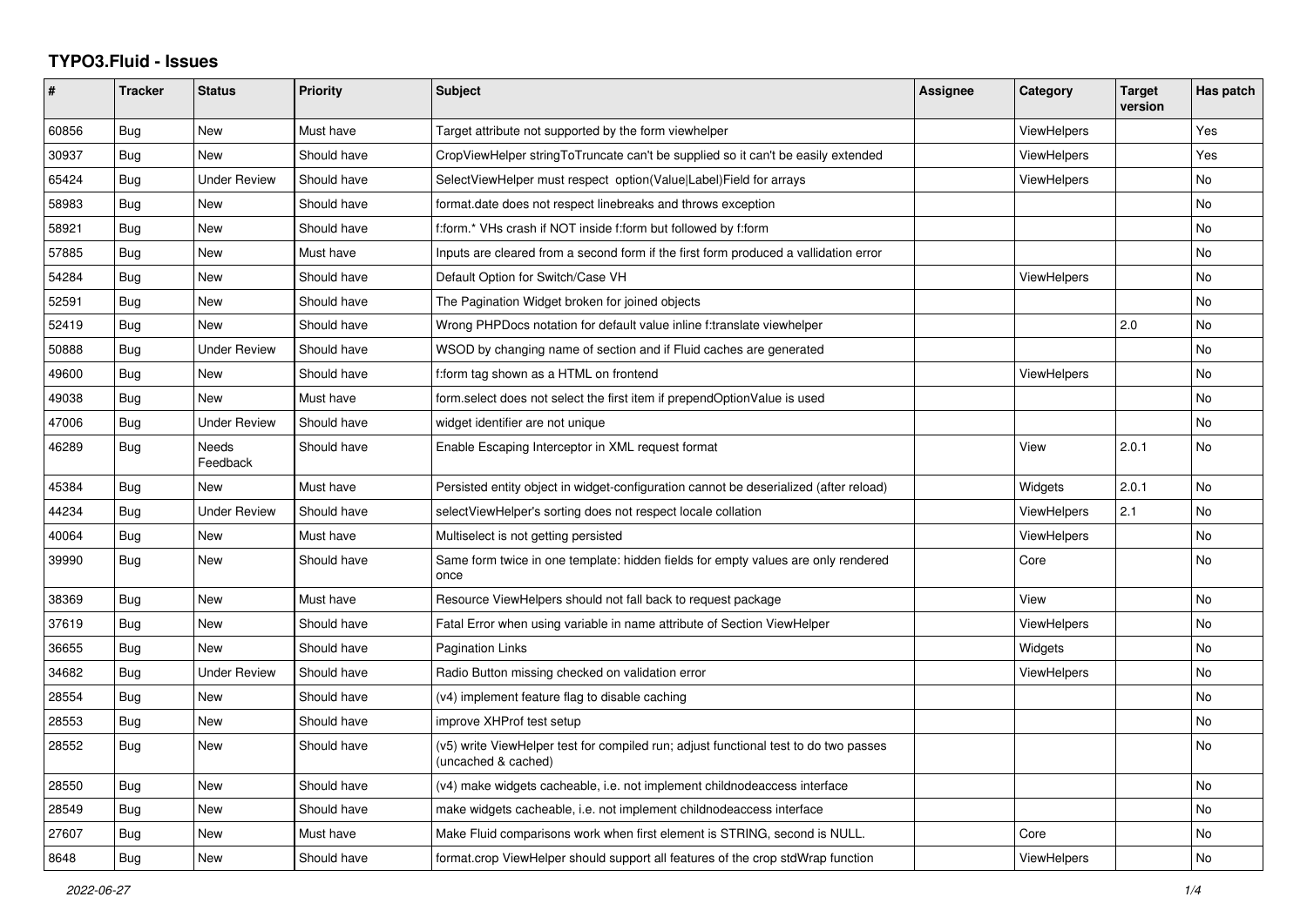| #     | <b>Tracker</b> | <b>Status</b>       | <b>Priority</b> | <b>Subject</b>                                                                      | <b>Assignee</b> | Category    | <b>Target</b><br>version | Has patch |
|-------|----------------|---------------------|-----------------|-------------------------------------------------------------------------------------|-----------------|-------------|--------------------------|-----------|
| 3481  | Bug            | New                 | Should have     | Use ViewHelperVariableContainer in PostParseFacet                                   |                 | Core        |                          | No        |
| 52536 | Bug            | <b>Under Review</b> | Should have     | Errorclass not set if no property-attribute set                                     |                 |             |                          |           |
| 13045 | Bug            | New                 | Should have     | Entity decode of strings are different between if-conditions and output of variable |                 |             |                          |           |
| 36559 | Feature        | New                 | Could have      | New widget progress bar                                                             |                 |             |                          | Yes       |
| 7608  | Feature        | New                 | Could have      | Configurable shorthand/object accessor delimiters                                   |                 | Core        |                          | Yes       |
| 62346 | Feature        | New                 | Could have      | f:comment should have high precende                                                 |                 | Core        | 3.x                      | No        |
| 60271 | Feature        | New                 | Should have     | Paginate viewhelper, should also support arrays                                     |                 |             |                          | No        |
| 60181 | Feature        | New                 | Could have      | Caching mechanism for Fluid Views/Templates                                         |                 | View        |                          | No        |
| 60003 | Feature        | New                 | Should have     | Add required-Attribute to f:form.password                                           |                 | ViewHelpers |                          | No        |
| 51277 | Feature        | New                 | Should have     | ViewHelper context should be aware of actual file occurrence                        |                 |             |                          | No        |
| 51100 | Feature        | <b>New</b>          | Must have       | Links with absolute URI should have the option of URI Scheme                        |                 | ViewHelpers |                          | No        |
| 49756 | Feature        | <b>Under Review</b> | Should have     | Select values by array key in checkbox viewhelper                                   |                 |             |                          | No        |
| 46545 | Feature        | New                 | Should have     | Better support for arrays in options of SelectViewHelper                            |                 |             |                          | No        |
| 46257 | Feature        | <b>Under Review</b> | Should have     | Add escape sequence support for Fluid                                               |                 | Core        |                          | No        |
| 45153 | Feature        | <b>New</b>          | Should have     | f:be.menus.actionMenuItem - Detection of the current select option is insufficient  |                 |             |                          | No        |
| 42397 | Feature        | New                 | Should have     | Missing viewhelper for general links                                                |                 |             |                          | No        |
| 40081 | Feature        | New                 | Should have     | Allow assigned variables as keys in arrays                                          |                 |             |                          | No        |
| 39936 | Feature        | New                 | Should have     | registerTagAttribute should handle default values                                   |                 | ViewHelpers |                          | No        |
| 38130 | Feature        | New                 | Should have     | Checkboxes and multiple select fields should have an assignable default value       |                 |             |                          | No        |
| 36410 | Feature        | New                 | Should have     | Allow templates to send arguments back to layout                                    |                 | ViewHelpers |                          | No        |
| 33215 | Feature        | New                 | Should have     | RFC: Dynamic values in ObjectAccess paths                                           |                 |             |                          | No        |
| 31955 | Feature        | New                 | Should have     | f:uri.widget                                                                        |                 | Widgets     |                          | No        |
| 30555 | Feature        | New                 | Could have      | Make TagBuilder more extensible                                                     |                 | Core        |                          | No        |
| 10472 | Feature        | New                 | Could have      | Fluid Standalone distribution                                                       |                 | Core        |                          | No        |
| 8989  | Feature        | Needs<br>Feedback   | Could have      | Search path for fluid template files                                                |                 | View        |                          | No        |
| 3291  | Feature        | Needs<br>Feedback   | Should have     | Cacheable viewhelpers                                                               |                 |             |                          | No        |
| 48355 | Feature        | New                 | Could have      | Assign output of viewhelper to template variable for further processing.            |                 |             |                          |           |
| 45345 | Feature        | Needs<br>Feedback   | Should have     | Easy to use comments for fluid that won't show in output                            |                 |             |                          |           |
| 9514  | Feature        | New                 | Should have     | Support explicit Array Arguments for ViewHelpers                                    |                 |             |                          |           |
| 4704  | Feature        | New                 | Should have     | Improve parsing exception messages                                                  |                 | Core        |                          |           |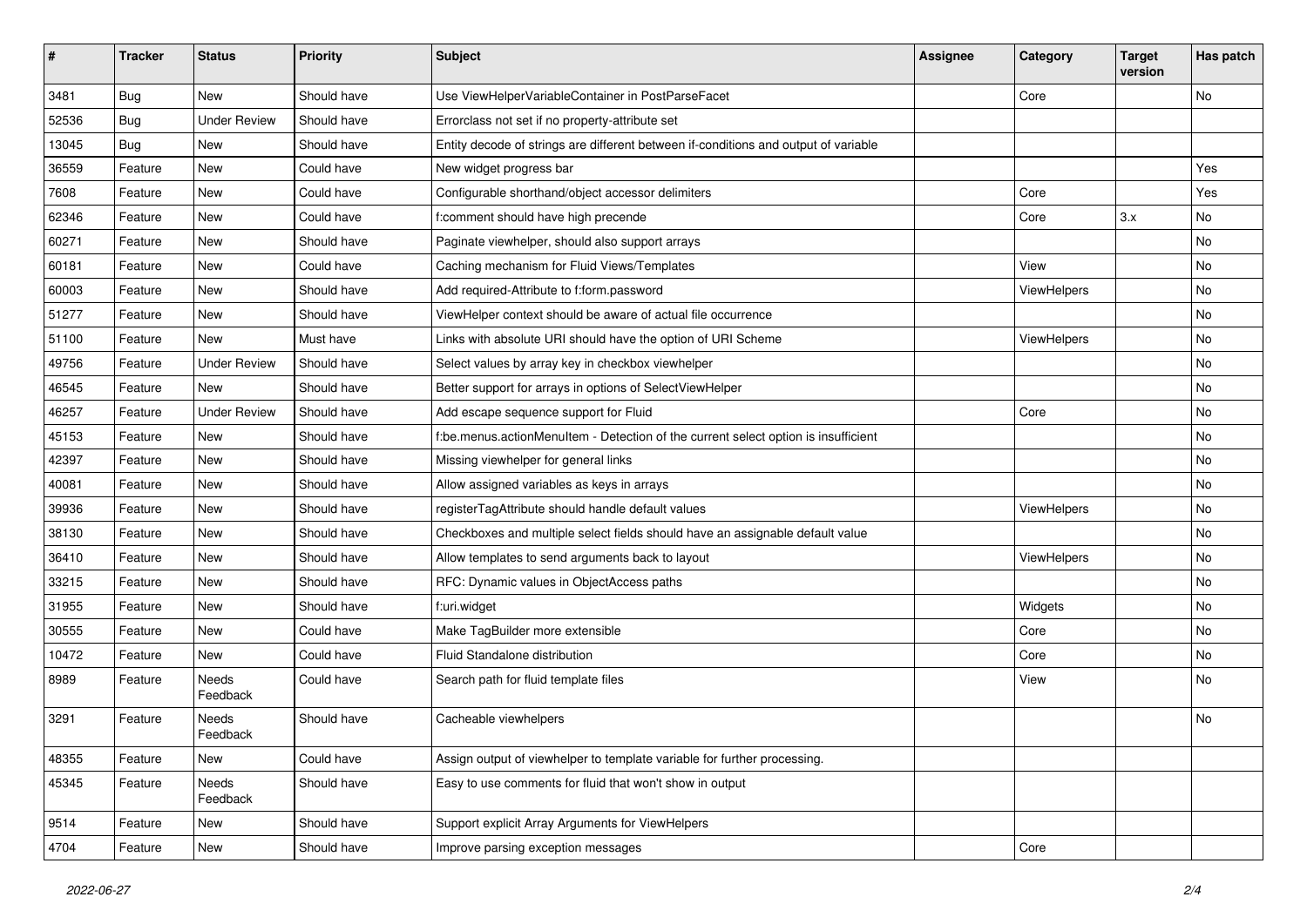| #     | <b>Tracker</b> | <b>Status</b>       | <b>Priority</b>      | <b>Subject</b>                                                                                         | <b>Assignee</b>                | Category    | <b>Target</b><br>version | Has patch |
|-------|----------------|---------------------|----------------------|--------------------------------------------------------------------------------------------------------|--------------------------------|-------------|--------------------------|-----------|
| 1907  | Feature        | New                 | Could have           | Default values for view helpers based on context                                                       |                                | Core        |                          |           |
| 32035 | Task           | New                 | Should have          | Improve fluid error messages                                                                           |                                | Core        |                          | Yes       |
| 56237 | Task           | New                 | Should have          | in-line (Condition) View Helpers should not evaluate on parsing                                        |                                |             |                          | No        |
| 47669 | Task           | New                 | Should have          | FormViewHelper does not define the default request method                                              |                                |             |                          | No        |
| 46091 | Task           | Needs<br>Feedback   | Should have          | Show source file name and position on exceptions during parsing                                        |                                |             |                          | No        |
| 45394 | Task           | New                 | Should have          | Forwardport Unit test for standalone view                                                              |                                | View        |                          | No        |
| 43072 | Task           | New                 | Should have          | Remove TOKENS for adding templates fallback in Backporter                                              |                                | View        |                          | No        |
| 43071 | Task           | New                 | Should have          | Remove TOKENS for adding fallback teplates in B                                                        |                                |             |                          | No        |
| 42743 | Task           | New                 | Should have          | Remove inline style for hidden form fields                                                             |                                |             |                          | No        |
| 34309 | Task           | New                 | Could have           | Unknown ViewHelpers cause exception - should be handled more graceful                                  |                                | ViewHelpers |                          | <b>No</b> |
| 26664 | Task           | New                 | Won't have this time | Clean up Form ViewHelpers                                                                              |                                | ViewHelpers |                          | No        |
| 26658 | Task           | New                 | Won't have this time | Make Form ViewHelpers consistent                                                                       |                                | ViewHelpers |                          | No        |
| 10911 | Task           | New                 | Should have          | Tx_Fluid_ViewHelpers_Form_AbstractFormViewHelper->renderHiddenIdentityField<br>should be more reliable |                                | ViewHelpers |                          | No        |
| 5636  | Task           | <b>Under Review</b> | Must have            | Form_RadioViewHelper and CheckBoxViewHelper miss check for existing object<br>before it is accessed.   |                                |             |                          | <b>No</b> |
| 9950  | Task           | New                 | Should have          | Binding to nested arrays impossible for form-elements                                                  |                                | ViewHelpers |                          |           |
| 51239 | <b>Bug</b>     | <b>Under Review</b> | Must have            | AbstractViewHelper use incorrect method signature for "\$this->systemLogger->log()"                    | Adrian Föder                   | Core        |                          | Yes       |
| 54195 | Task           | New                 | Should have          | Rename and move FormViewHelper's errorClass value, currently 'f3-form-error'                           | Adrian Föder                   | ViewHelpers |                          | No        |
| 58862 | Bug            | Needs<br>Feedback   | Should have          | FormViewHelper doesn't accept NULL as value for \$arguments                                            | Bastian<br>Waidelich           | ViewHelpers |                          | Yes       |
| 59057 | Bug            | Under Review        | Must have            | Hidden empty value fields shoud be disabled when related field is disabled                             | Bastian<br>Waidelich           | ViewHelpers |                          | No        |
| 53806 | Bug            | <b>Under Review</b> | Should have          | Paginate widget maximumNumberOfLinks rendering wrong number of links                                   | Bastian<br>Waidelich           | Widgets     |                          | No        |
| 55008 | <b>Bug</b>     | Under Review        | Should have          | Interceptors should be used in Partials                                                                | Christian Müller               |             |                          | No        |
| 33628 | Bug            | Needs<br>Feedback   | Must have            | Multicheckboxes (multiselect) for Collections don't work                                               | Christian Müller               | ViewHelpers |                          | <b>No</b> |
| 3725  | Feature        | New                 | Could have           | CSS Engine                                                                                             | Christian Müller   ViewHelpers |             |                          | No        |
| 37095 | Feature        | New                 | Should have          | It should be possible to set a different template on a Fluid TemplateView inside an<br>action          | Christopher<br>Hlubek          |             |                          | No        |
| 43346 | Feature        | <b>Under Review</b> | Should have          | Allow property mapping configuration via template                                                      | Karsten<br>Dambekalns          | ViewHelpers | 2.1                      | No        |
| 8491  | Task           | Needs<br>Feedback   | Should have          | link.action and uri.action differ in absolute argument                                                 | Karsten<br>Dambekalns          | ViewHelpers |                          | No        |